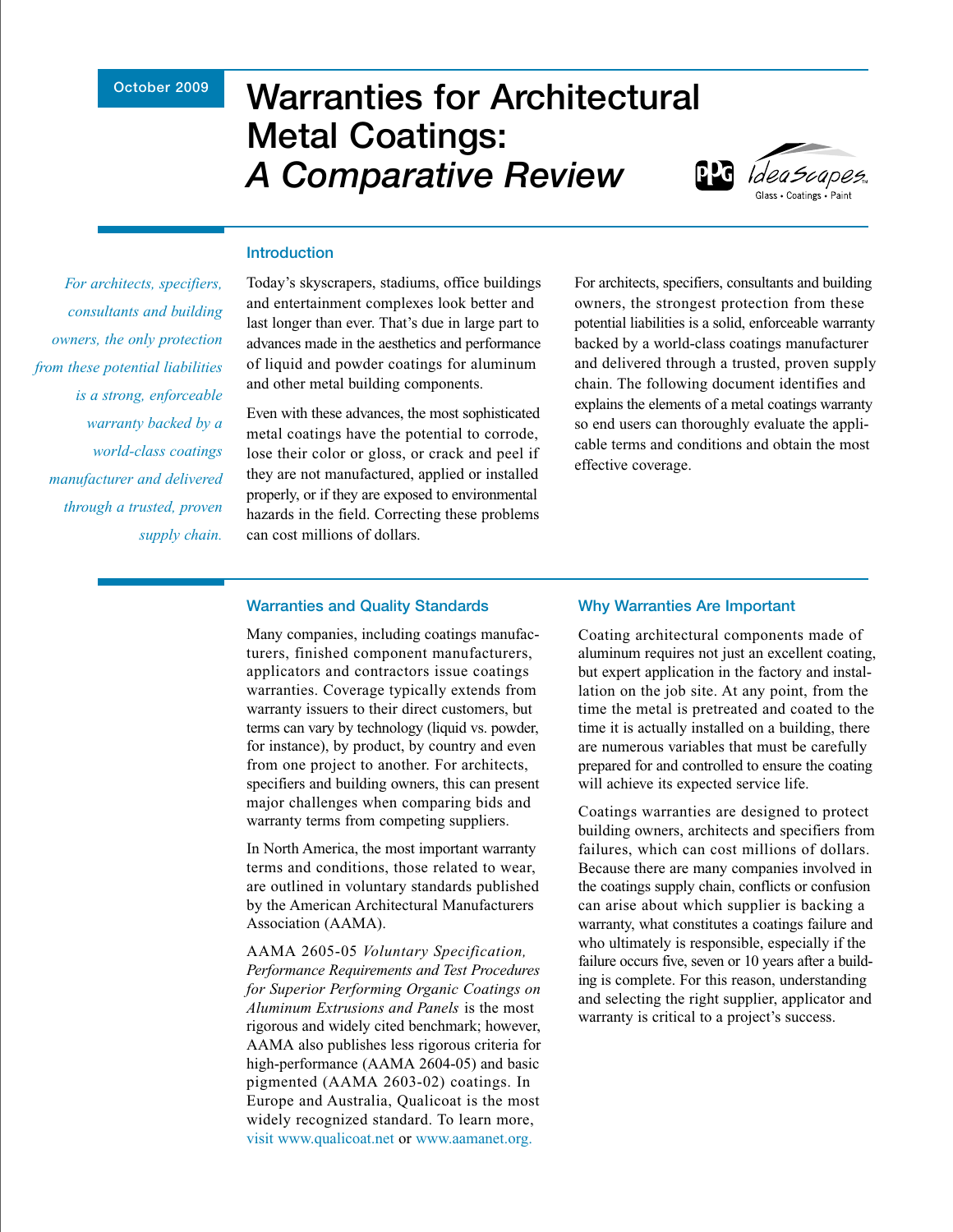# **WARRANTY CHECKLIST:**

# **Performance Variables**

#### *Pretreatment*

Pretreatment refers to the preparation of the metal substrate before the coating is applied. It is an important consideration when specifying a coating system because it can determine the degree to which it is warranted.

Thus far, coating systems that incorporate traditional, field-proven pretreatments have demonstrated the most effective protection of architectural aluminum. This is particularly true in seacoast environments, where long-term exposure to salt air and humidity can lead to the failure of a coating.

#### *Film Integrity*

Film integrity primarily addresses a coating's long-term ability to adhere to the pretreated metal substrate and to resist cracking and peeling. If a warranty covers adhesion, it is appropriate to ask about restrictions related to the pretreatment or the location of the finished project.

#### *Weathering*

Warranties address three major weathering performance variables that are key indicators for long-term performance: color fade, chalk and gloss retention. Inferior coatings that fade, chalk, and lose gloss may need to be repainted at the job site, a costly development that can have negative environmental impacts.

Comparative testing and measurement standards for fade, chalk and gloss retention are published in the AAMA 2605-05, 2604-05 and 2603-02 voluntary specifications. For more details on industry recognized weathering standards published by AAMA and Qualicoat, see the table on page 5.

#### *Corrosion Resistance*

The two main components to corrosion resistance are resistance to humidity and salt spray. For this reason, metal coatings manufacturers, with very few exceptions, drastically restrict or eliminate

warranty coverage in severe marine or seacoast environments. Accelerated test procedures for salt spray resistance are detailed in ASTM B 117, which prescribes scoring a coated test panel to reveal the base metal substrate, then exposing it to a 5 percent salt solution for 4,000 hours according to the AAMA 2605-05 voluntary specification (compared to 3,000 hours for AAMA 2604-05 and 1,500 hours for AAMA 2603-02).

Although many coatings manufacturers test for salt spray resistance according to this protocol, it is a minimum standard that does not necessarily correlate to the ultimate performance of the coating in a seacoast environment. Many coatings manufacturers rely on accelerated test data to substantiate the corrosion resistance of their products, but this has resulted in many costly field failures. The only true indicator of corrosion resistance in salt air and humidity is long-term exposure data in real-world environments.

For the best protection, specifiers should work with a coatings supplier that offers corrosion resistance in seacoast environments as part of its long-term warranty.

Please note that in addition to seacoast environments, warranties for corrosion resistance may also be limited by a coating's proximity to steel plants, power stations, oil refineries, chemical plants, paper mills and other industrial environments where potential for exposure to environmental hazards is high. Corrosion resistance warranties should maintain coverage in these situations as well.

#### **Recoating**

Many warranties, especially those from some powder coatings manufacturers, can be voided or restricted if a building's metal architectural components need to be recoated due to improper film thickness, appearance flaws or other problems. Specifiers should have a thorough understanding of how finished products are warranted if they have been or must be recoated.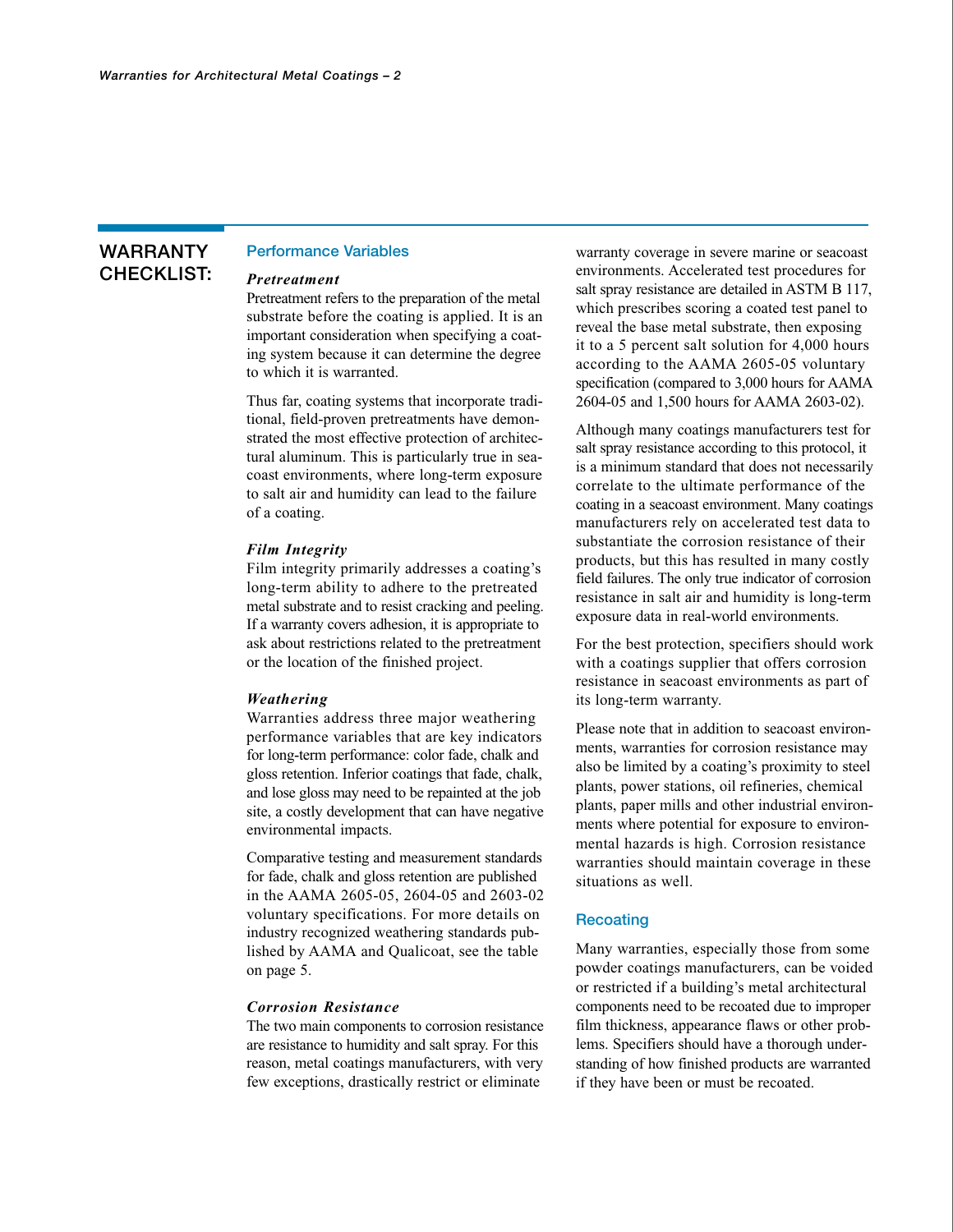#### **Fabrication and Handling**

Items raised in the fabrication and handling portion of the warranty may include issues related to the manner in which the coating is applied prior to fabrication, how coated building components are stored prior to installation and other related issues.

#### **Remuneration**

Warranties should specify precisely how the warranty holder will be remunerated in the event of coatings failure. Beyond identifying what is covered, the warranty should stipulate who ultimately determines which party is responsible for a coatings failure (manufacturer, fabricator, installer or owner), whether the coating will be repaired or replaced, and whether the warranty provides full or declining payouts over its term.

#### **Term**

Most warranties cover five, 10 or 20 years; however, the number and type of performance variables covered under these terms, as detailed earlier, are always of greater consequence. Before agreeing to the terms of a coatings warranty, specifiers should confirm whether it is a full warranty that covers each specified performance variable throughout the term or a declining warranty with payout obligations that reduce over time.

#### **Company History and Reputation**

The metal coatings industry is constantly evolving. At any one time, there are hundreds of manufacturers and applicators in operation, particularly in parts of the world where construction is booming.

Unfortunately, not all of these companies have the resources to cover their warranty obligations, particularly in the wake of a catastrophic coatings failure. To ensure that a warranty is viable and can be enforced, specifiers should partner with companies that have the financial wherewithal to back their warranties as well as history and reputation for doing so.

Before entering into an agreement with a coatings warranty issuer, know the financial strength of the company as well as its history, integrity and experience in the construction industry through research and referrals.

#### **Other Miscellaneous Issues**

Additional warranty items may relate to cleaning or maintenance requirements, exposure temperatures and others. Parameters should define the building owner's maintenance obligations and other potential exclusions. A specification qualification with detailed weather exposure data from the warranty issuer is recommended.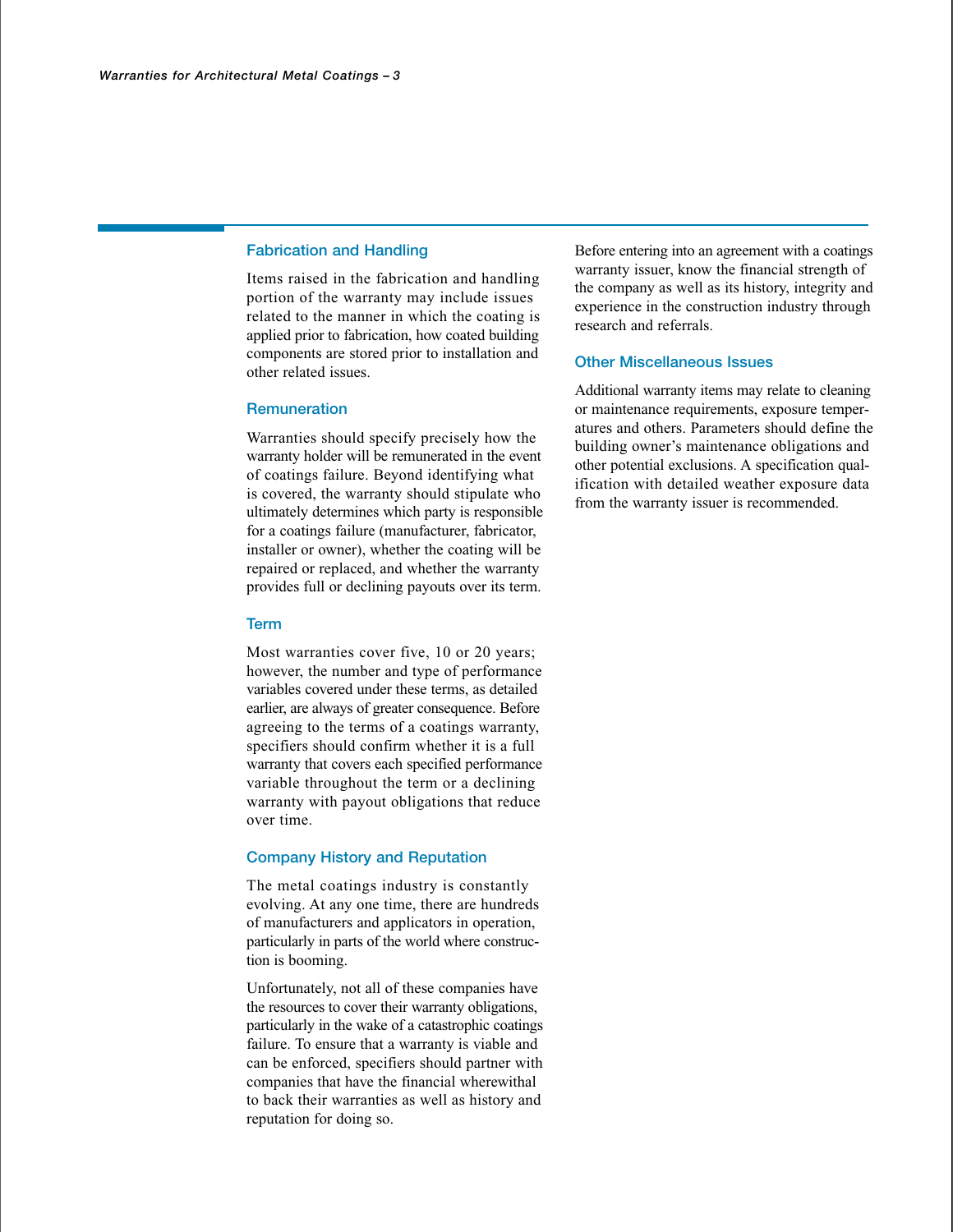# **Table 1: Comparing Warranty Terms & Conditions** *What to Look For. What to Ask.*

*The following table helps architects and specifiers compare competing warranties:*

| <b>Topic</b>                          | <b>Issues</b>                                                                                                                                                                                                                                                                                                                                                                                                                                                                  | <b>Impact</b>                                                                                                                                                                   |
|---------------------------------------|--------------------------------------------------------------------------------------------------------------------------------------------------------------------------------------------------------------------------------------------------------------------------------------------------------------------------------------------------------------------------------------------------------------------------------------------------------------------------------|---------------------------------------------------------------------------------------------------------------------------------------------------------------------------------|
| <b>Term</b>                           | Make sure you know the length of your war-<br>ranty and what it covers. Ask about exclusions<br>related to the finished building's location.                                                                                                                                                                                                                                                                                                                                   | Full long-term coverage is preferred over<br>declining coverage with reduced payouts or<br>liabilities over time.                                                               |
| <b>Pretreatment</b>                   | Know the type of coating pretreatment used on<br>Coatings over traditional, field-proven pre-<br>the metal substrate.<br>treatments may have better warranties than<br>those applied over metals pretreated with new<br>technologies.                                                                                                                                                                                                                                          |                                                                                                                                                                                 |
| <b>Film Integrity</b>                 | Your warranty should cover issues related<br>to film adhesion, particularly in industrial or<br>seacoast environments.                                                                                                                                                                                                                                                                                                                                                         | Make sure your warranty is enforceable<br>according to the pretreatment used as well as<br>the location of the finished building.                                               |
| Weathering                            | Color fade, chalk and gloss retention are the<br>most important weathering elements in a<br>warranty. Make sure you understand how the<br>performance parameters for each are defined<br>in your warranty.                                                                                                                                                                                                                                                                     | Stronger warranties define performance<br>numerically per AAMA specifications, not<br>generically as uniform loss of color, gloss,<br>etc.                                      |
| <b>Corrosion</b><br><b>Resistance</b> | Insist on corrosion resistance and weathering<br>Make sure your warranty is enforceable in<br>performance in your warranty. Understand<br>seacoast or industrial environments if your<br>building is located in one.<br>what constitutes corrosion according to your<br>warranty.                                                                                                                                                                                              |                                                                                                                                                                                 |
| Recoats/<br><b>Repairs</b>            | Understand how recoating and repairs are<br>Many powder warranties are void if there is<br>covered in your warranty. Ask the warranty<br>repainted material. If metal components must<br>issuer if there are any restrictions that affect<br>be scrapped due to repainting, repair costs<br>are much higher than they would be if they<br>your coverage.<br>just required a new coat of paint. Make sure<br>you understand how these issues are addressed<br>in your warranty. |                                                                                                                                                                                 |
| Handling &<br><b>Fabrication</b>      | Follow instruction from the warranty issuer on<br>how to properly store and handle your finished<br>panels prior to installation. Make sure your<br>procedures meet their warranty specifications<br>if they have any.                                                                                                                                                                                                                                                         | Check to see if your warranty addresses how<br>painted materials are stored prior to installation<br>or if recoating is required due to a handling<br>issue. Make sure it does. |
| <b>Remuneration</b>                   | Your warranty should stipulate how you will be<br>Make sure your warranty stipulates whether war-<br>remunerated in the event of coatings failure.<br>ranted products are repaired or replaced, who<br>decides the party responsible for the failure and<br>the type of payout (a full warranty or one with<br>declining payouts based on years of service).                                                                                                                   |                                                                                                                                                                                 |
| <b>Warranty</b><br><b>Issuer</b>      | Research the company issuing your warranty.<br>Make sure they are financially strong and have<br>a history of standing behind their claims.<br>Check referrals to verify experience in the<br>construction industry.                                                                                                                                                                                                                                                           | Know your warranty-issuer. Most companies<br>only issue warranties to direct customers or<br>one level down the supply chain.                                                   |
|                                       | Miscellaneous Find out if the warranty issuer has maintenance<br>requirements for the warranted panels or<br>coating related to cleaning, temperature or UV<br>exposure. Make sure you understand the cost<br>associated with maintaining your coatings.                                                                                                                                                                                                                       | Make sure the coatings or component supplier<br>has a specification qualification that specifically<br>contains and addresses exposure testing.                                 |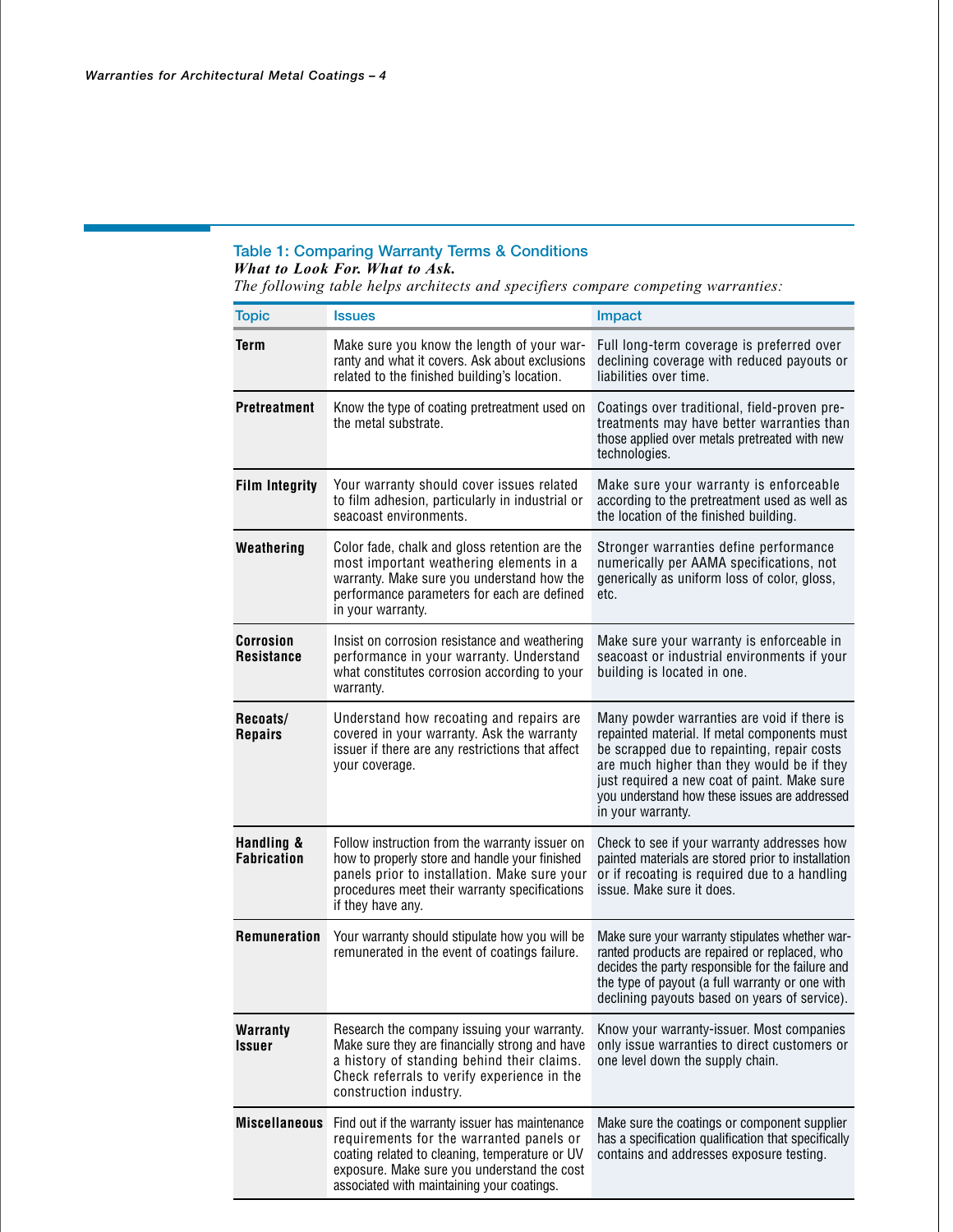| Weathering<br><b>Variable</b>     | <b>Voluntary</b><br><b>Spec</b> | <b>So FLA</b><br><b>Exposure</b><br>(yrs $@$ 45 $°$<br>Angle) | <b>Measurement</b><br><b>Method</b> | <b>Acceptable Standard</b>                            |
|-----------------------------------|---------------------------------|---------------------------------------------------------------|-------------------------------------|-------------------------------------------------------|
| <b>Color Fade</b>                 | AAMA 2605-05                    | 10                                                            | ASTM D 2244, Section 6.3            | Minimum 5∆E Units (Hunter) of Color Change            |
|                                   | Qualicoat<br>Class 3            | 10                                                            | ISO 7724/3                          | Minimum 5∆E Units (CIELAB) of Color Change            |
|                                   | AAMA 2604-05                    | 5                                                             | ASTM D 2244, Section 6.3            | Minimum 5∆E Units (Hunter) of Color Change            |
|                                   | Qualicoat<br>Class 2            | 3                                                             | ISO 7724/3                          | Total color change tolerance variable by color family |
|                                   | AAMA 2603-02                    | $\mathbf{1}$                                                  | N/A                                 | N/A                                                   |
|                                   | Qualicoat<br>Class 1            | 1                                                             | N/A                                 | N/A                                                   |
| <b>Chalk</b><br><b>Resistance</b> | AAMA 2605-05                    | 10                                                            | ASTM D 4214, Method A               | Minimum No. 8 for Colors<br>Minimum No. 6 for White   |
|                                   | Qualicoat<br>Class 3            | Not<br>Specified                                              | <b>Not Specified</b>                | Not Specified                                         |
|                                   |                                 |                                                               |                                     |                                                       |
|                                   | AAMA 2604-05                    | 5                                                             | ASTM D 4214, Method A               | Minimum No. 8 for all                                 |
|                                   | Qualicoat<br>Class 2            | <b>Not</b><br>Specified                                       | <b>Not Specified</b>                | <b>Not Specified</b>                                  |
|                                   | AAMA 2603-02                    | $\mathbf{1}$                                                  | N/A                                 | N/A                                                   |
|                                   | Qualicoat<br>Class 1            | <b>Not</b><br>Specified                                       | <b>Not Specified</b>                | Not Specified                                         |
| Gloss                             | AAMA 2605-05                    | 10                                                            | ASTM D 523                          | Minimum 50% retention                                 |
| <b>Retention</b>                  | Qualicoat<br>Class 3            | 10                                                            | ISO 2813                            | Minimum 50% retention                                 |
|                                   | AAMA 2604-05                    | 5                                                             | ASTM D 523                          | Minimum 30% retention                                 |
|                                   | Qualicoat<br>Class 2            | 3                                                             | ISO 2813                            | Minimum 50% retention                                 |
|                                   | AAMA 2603-02                    | 1                                                             | N/A                                 | N/A                                                   |

# **Table 2: Industry Recognized Weathering Standards**

PPG is a leading coatings manufacturer with more than 125 years of service to the building industry, and plants and sales offices in more than 60 countries. If you have any questions

about the terms of a warranty before or during the specification process, please call a PPG architectural specialist at **1-888-PPG-IDEA** or visit www.ppgideascapes.com.